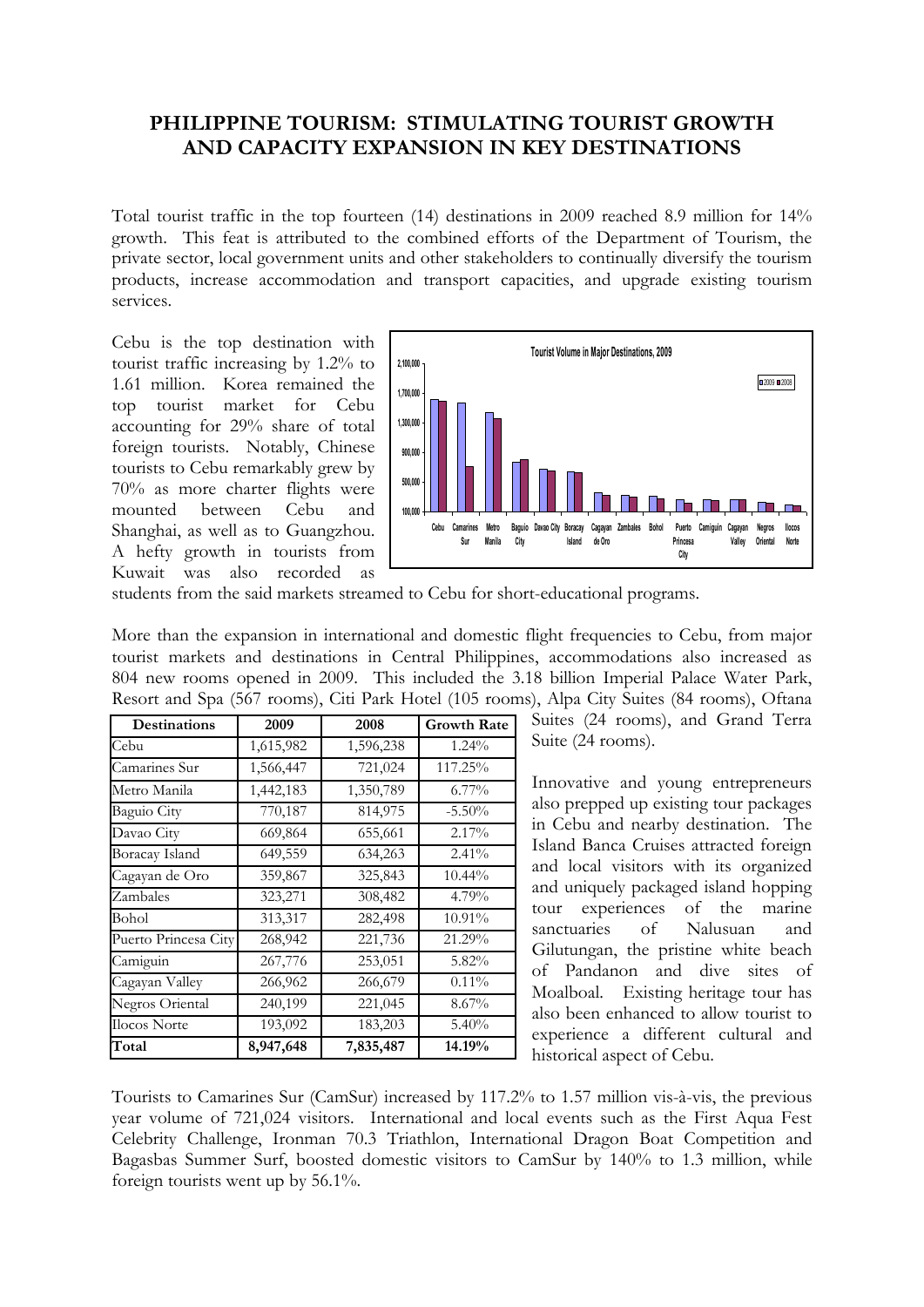Tourists from Australia and the United Kingdom to CamSur substantially increased by 235% and 170% respectively, as wakeboarding attracted group tours from these markets. The USA remained the major source market for CamSur with 14% share.

The influx of tourists in Camarines Sur has also expanded room capacity todate in its different municipalities, namely: Naga (1,082 rooms), Pasacao (303 rooms), Pili (289 rooms), Caramoan (208 rooms), San Jose (99 rooms), Nabua (81 rooms), Sagnay (68 rooms), Iriga (67 rooms), Buhi (44 rooms), and Tigaon (43 rooms). These facilities range from high-end tourist accommodation to small lodging establishments.

Metro Manila is the third most visited destination with tourist volume of 1.4 million, accounting for 16% of the total tourist count.

The opening of 1,056 new hotel rooms in Metro Manila during the year gave impetus for the hefty growth in tourist movement. Among the new facilities which opened are: Newport Marriott Hotel (342 rooms), Oakwood Premiere Joy-Nostalg Center (232 rooms), Maxims Hotel (178 rooms), and The Picasso Serviced Residences (136 rooms).



The development of new tourism products in Metro Manila have likewise strengthened its promotion as a must-see destination for heritage and culture tours; shopping and entertainment; incentives, conventions and meetings; and cruise packages. During the year, major international events in Metro Manila have increased utilization of various tourism facilities. These included the International Conference on Green Industry in Asia, East Asia Seas Congress, Asian

Congress on Health and Peace Tourism, Eco-Products International Fair, World Chinese Entrepreneurs Convention, Association of Convention and Visitors Bureau Meeting, Asian and Oceanian Stock Exchanges Federation General Assembly, Licensing Executives Society International Annual Convention, and Federation of Asian Bishops Conference.

Twenty (20) cruise ships docked in Manila for 2009. Arrivals from these cruise ships posted a 2.24% increase from 17,516 passenger-tourists in 2008 to 17,908 passenger-arrivals in 2009 with most visitors taking the tours in Intramuros, Manila and Tagaytay.

Boracay Island was teemed with Taiwanese and Chinese tourists throughout the year as more charter flights from the said markets were mounted directly to Kalibo. Taiwanese tourists in Boracay went up by 72% as China Airlines started its charter flights which operate twice a week. Similarly, Shanghai Airlines' charter operations of Shanghai to Kalibo and Philippine Airlines' Hangzhou to Kalibo boosted Chinese arrivals to Boracay Island by 26%.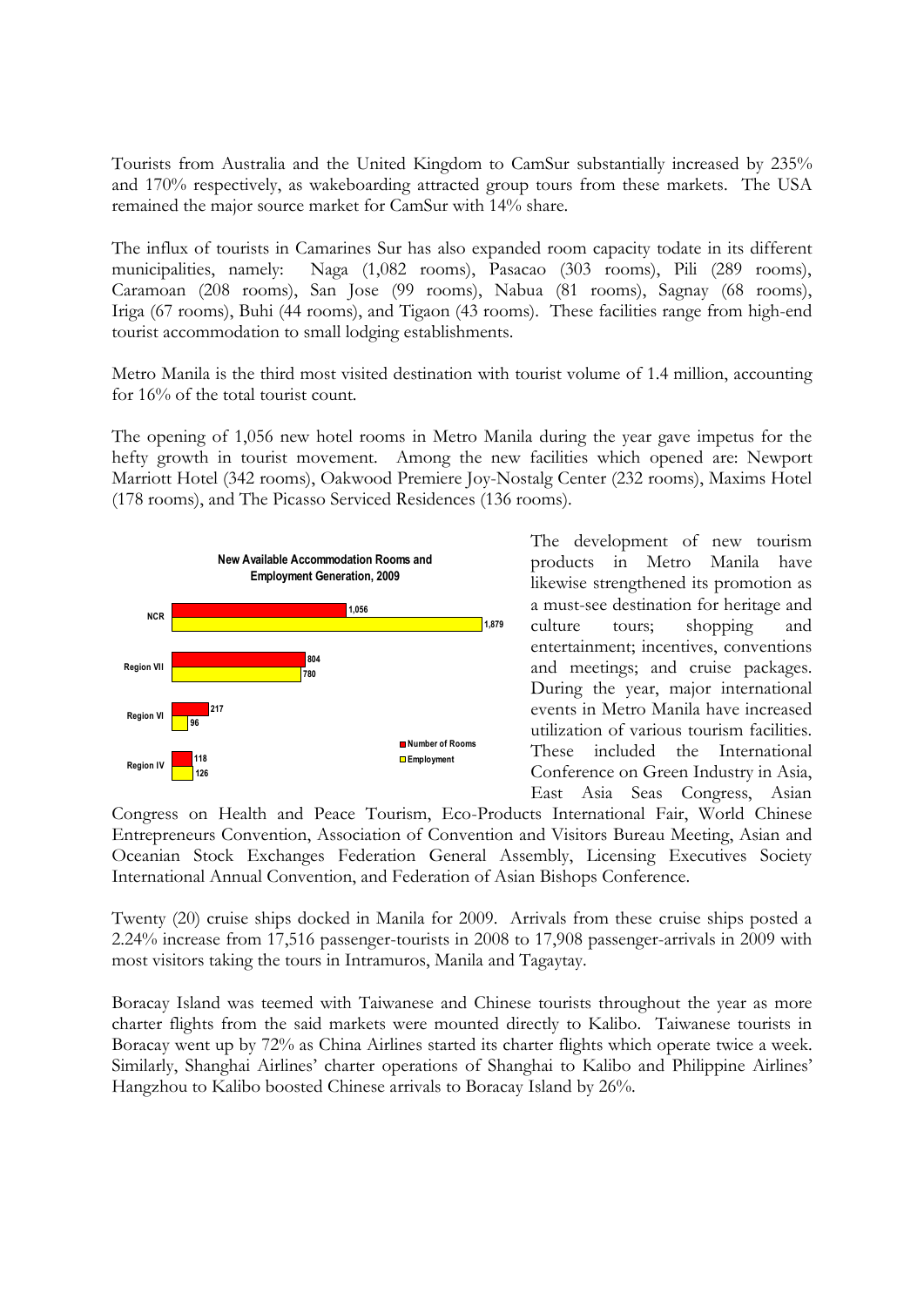Likewise, the opening of Shangri-la's Boracay Resort and Spa uplifted the tourism experience in Boracay Island, with its 217 rooms, high-end facilities and amenities. The total cost of this new investment amounted to P4 billion. Other new resort-hotel facilities that opened in the island included: Crown Regency (449 rooms), Phoenix Hotel (130 rooms), Boracay Regency Lagoon (120 rooms), Seven Stones (100 rooms), and Grand Water (100 rooms). In addition, new facilities are underway as the local government of Malay reported P902 Million worth of private sector investment for 2009. Tourist volume in Boracay Island grew by 2.4% to 649,559.

Tourists to Bohol posted a 10.9% growth at 313,317 visitors. Foreign tourists reflected an increase of 18% from previous year's volume while domestic tourists went up by 7.9%. Hong Kong and Chinese tourists to Bohol also recorded a remarkable increase of 467% and 99%, respectively. This is attributed to the product diversification being undertaken by the local government units and the private sector to stimulate greater tourist traffic and longer stay in Bohol.

Product development innovations were undertaken by the municipal government of Danao in Bohol which brought a new dimension and perspective to adventure tourism. Dubbed as Ecological, Environmental and Educational Adventure Tour (EAT) – Danao, this product which is fully funded by the municipal government offers an extreme and exhilarating challenge with its 45-meter plunge, 1.5-kilometre Suislide, caving, river tubing, rappelling, kayaking and root climbing. Though with limited promotion capacity (initially only through word-of-mouth), foreign and domestic tourists trooped to this destination to experience a real adventure.

Puerto Princesa City tourist traffic grew by 21% with foreign and domestic visitors increasing at double digit level of 23% and 21%, respectively. The upgrading of Puerto Princesa Airport paved the way to increase flight frequencies from Manila and other island destinations in Central Philippines. Likewise, the efforts of the City Government of Puerto Princesa to develop new tourist products attracted more visitors and enabled prolonged stays.

## **Sustaining the Growth in Tourism Investment**

By year-end 2009, the Department of Tourism (DOT) has endorsed 28 new tourism projects worth P 36.3 billion with estimated employment capacity of 15,567 once operational.

The bulk of new investments are in the Tourism Economic Zones amounting to P29 billion. These include the Eagle Entertainment City, Bagong Nayong Pilipino Entertainment City, Embarcadero de Legaspi, Akean Resorts and Ilawod Estate Tourism Economic Zone.



Additional investment in the accommodation sector with total cost of P5.4 billion is projected to employ 2,722 people. This include the Remington Hotel (1,000 rooms) and Microtel Inns and Suites (150 rooms) in Manila, Sheridan Beach Resort (96 rooms) in Puerto Princesa City, Highlander Hotel (76 rooms) in Nueva Vizcaya and Green Canyon EcoPark (75 rooms) in Tarlac.